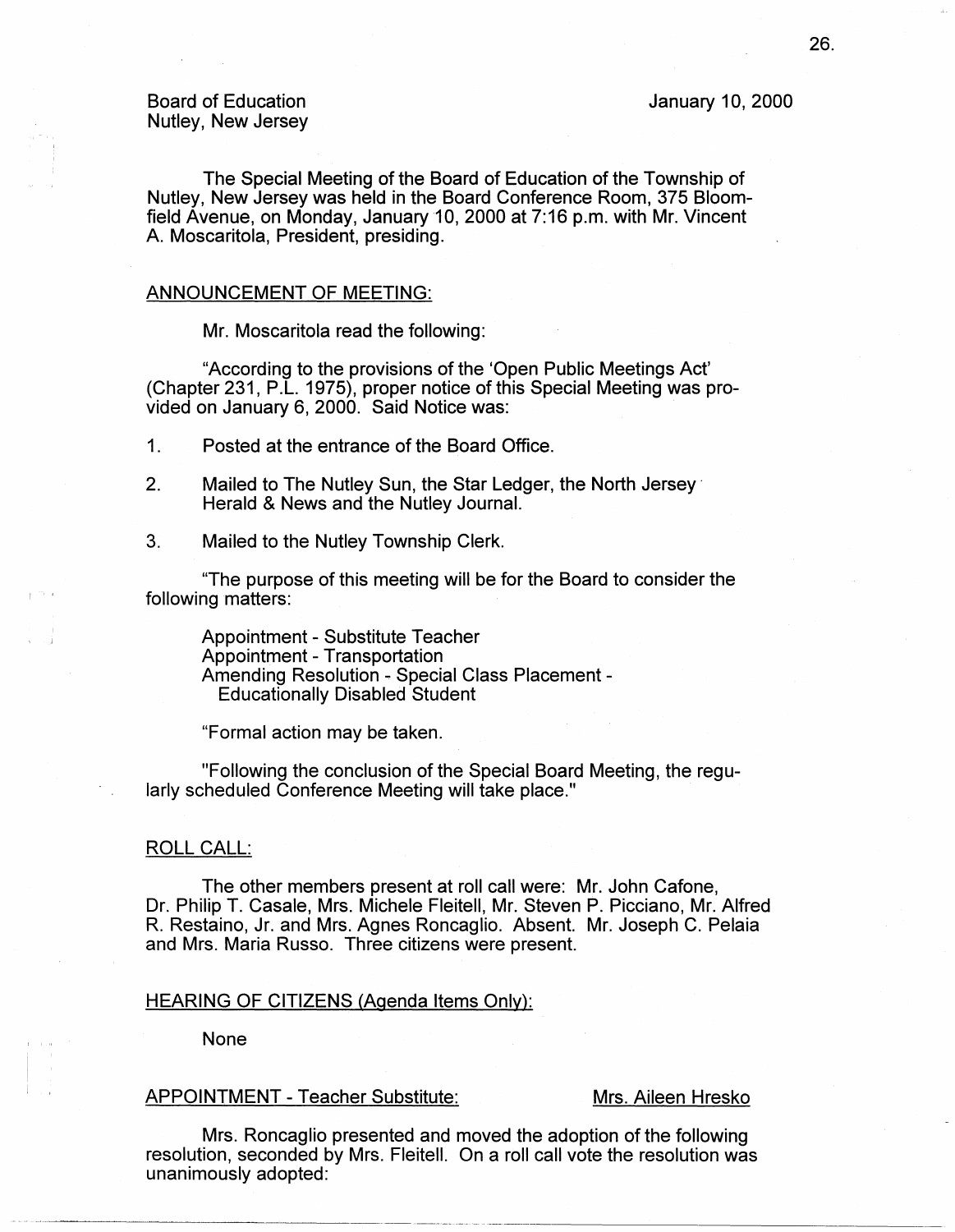BE IT RESOLVED, That the Board of Education appoints Mrs. Aileen Hresko as teacher substitute for the 1999/2000 school year effective January 11, 2000, at the per diem rate of \$65, in accordance with the per diem rate established by the Board of Education.

BE IT FURTHER RESOLVED, That the Board approves the application for emergency hiring of Aileen Hresko as per the state criminal review procedure.

# APPOINTMENT - Transportation: Ms. Joan Scoccimarro

Mr. Catone presented and moved the adoption of the following resolution, seconded by Dr. Casale. On a roll call vote the resolution was unanimously adopted:

BE IT RESOLVED, That the Board of Education appoints Ms. Joan Scoccimarro as a bus driver for the 1999/2000 school year, effective January 24, 2000, at the hourly rates of \$11.80 - van and \$12.65 - bus which are in accordance with the 1999-2002 Transportation Agreement.

AMENDING RESOLUTION - Special Class Placement-Educationally Disabled Student:

Mr. Picciano presented and moved the adoption of the following resolution, seconded by Mr. Restaino. On a roll call vote the resolution was unanimously adopted:

BE IT RESOLVED, That the resolution, Special Class Placement-Educationally Disabled Student, Chancellor Academy, approved at the December 21, 1999 meeting of the Board of Education, be amended to reflect a change in tuition from \$18,136.35 to \$18,819.00.

## RESOLUTION TO CLOSE MEETING TO THE PUBLIC:

Mr. Moscaritola asked Mr. Sincaglia to read the following resolution:

WHEREAS, the Board of Education will be discussing matters exempt from public discussion pursuant to N.J.S.A. 10:4-12,

NOW, THEREFORE, BE IT RESOLVED, That the Board of Education adjourn to closed executive session at this time to discuss matters of personal privacy, and

BE IT FURTHER RESOLVED, That the results of the **dis**cussions will be made public by inclusion on the agenda of a subsequent meeting of the Board of Education or when the reasons for discussing such matters in closed session no longer exist.